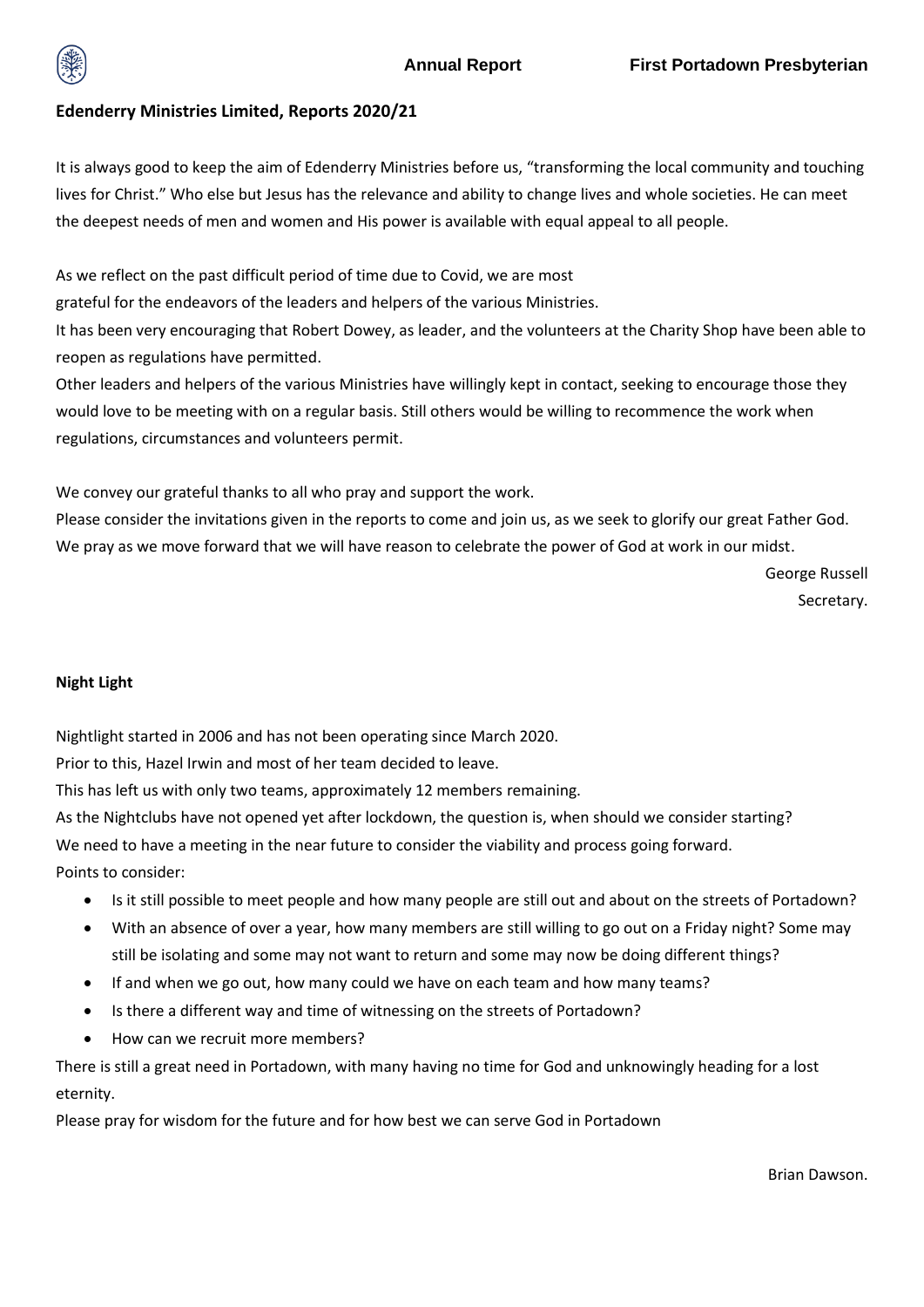

### **Kids Club**

Due to the Covid restrictions we have been unable to continue to meet with the children from the Garvaghy area. However, during this close down period, as a team we have visited the children and parents at their homes on two occasions. We wanted to maintain contact, bring love and encouragement and also had the joy of sharing gifts. We are very grateful to the small team for their love, commitment and faithfulness to this work.

We are praying that if regulations allow us, it may be possible to recommence in the Community Hall in September. Please do pray for this, God's work and the Leaders, Anna Acheson, Judith Buchannon, William Lamb and myself that we will have wisdom and God's strength. May God be glorified in many of these precious children finding Jesus as their Lord and Saviour and serving Him.

Thank you for all your prayers and support over the past period and if you feel you could help in the future please contact us or come down on a Friday evening; we would love to see you.

Hazel Irwin.

## **Edenderry Ministries Limited – Charity Shop Report for 2021**

As all would be aware, 2020 was a very piecemeal trading year. The shop followed the same opening pattern as the retail sector, due to Covid 19.

Opening periods were: -

9 January 2020 to 20 March 2020

23 July 2020 to 26 November 2020

11 December 2020 to 19 December 2020

Despite the erratic opening and closing and the dangers of Covid 19 the staff have been supportive. Extra precautions were taken in the shop such as the erection of a screen at the trading counter, additional signage and the availability of sanitary items.

Deliveries and collections of items to and from homes ceased from the first break towards the end of March and throughout the remainder of 2020.

As would be expected the turnover for the year was substantially affected, although a commitment to pay £2,000 to Reach was paid over in December 2020.

Sadly, a long-term and faithful shop volunteer, Betty Allen, died during the year and sympathy is extended to her two sons and their families. Betty is now present with the Lord and her late husband.

Regrettably, 2021 continues with the erratic opening and closing patterns of 2020, but the shop volunteers faithfully carry on. Thank you to all those who volunteer their time.

Robert Dowey